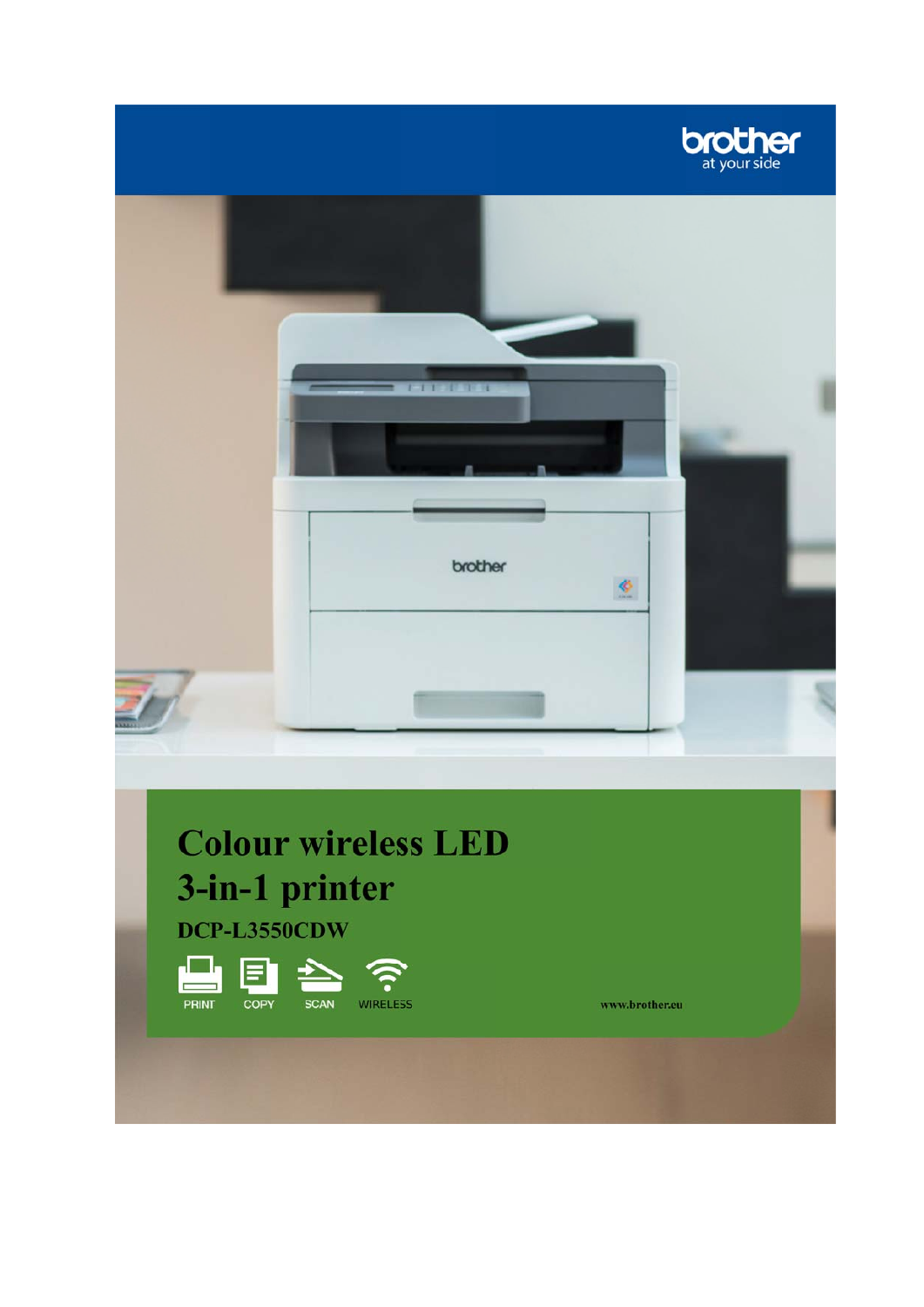# **Colour wireless LED** 3-in-1 printer

The DCP-L3550CDW comes complete with time saving features including automatic 2-sided print, a large 250 sheet paper tray,

and large inbox toners of up to 1,000 pages\*. With wired and wireless connectivity for easy networking, and the ability to print and scan using just your mobile phone, this machine is ready to use straight from the box.

## DCP-L3550CDW



| <b>Key Features:</b> |  |
|----------------------|--|
|                      |  |

- Fast print speeds of up to 18 pages per minute
- Large paper capacity of 250 sheets
- **Automatic 2-sided printing**
- 50 sheet Auto Document Feeder (ADF)
- Easy to use 9.3cm colour touchscreen
- Wired and Wireless connectivity
- Up to 1,000 pages\* inbox toners

## Don't add to the office noise

You don't need any additional noise to distract you in the office. The DCP-L3550CDW has been engineered to print up to 18 pages per minute at under 45dB - quieter than your daily office conversation. These industry leading specifications, make this colour machine perfect for desktop working.

## Designed with efficiency in mind

This robust desktop device is easy to use and simple to set up. The 50 sheet Automatic Document Feeder (ADF) allows you to scan multiple sheets at once and store to a location of your choice, meaning digitising your paperwork has never been easier. Combine this with automatic 2-sided print and quick print options from both your phone and tablet, this machine gives you the peace of mind required when running a business.

### Add some colour to your business

Make an impact with colourful business documents. The DCP-L3550CDW offers up to 2,400dpi print quality, and uses LED technology to produce high quality professional prints. Not only does this machine print colour, but also features a full colour touchscreen to access your favourite features quickly and with ease.

#### Save time and money

These desktop devices are fast, reliable and great value. The built in 250 sheet paper capacity allows you to keep working longer without having to replenish the paper tray. By using the high yield supplies, you won't have to spend time changing your toner as often, as well as achieving a competitive cost per page for both colour and mono. By boosting productivity, and reducing any down time, your office can run more smoothly.





DCP-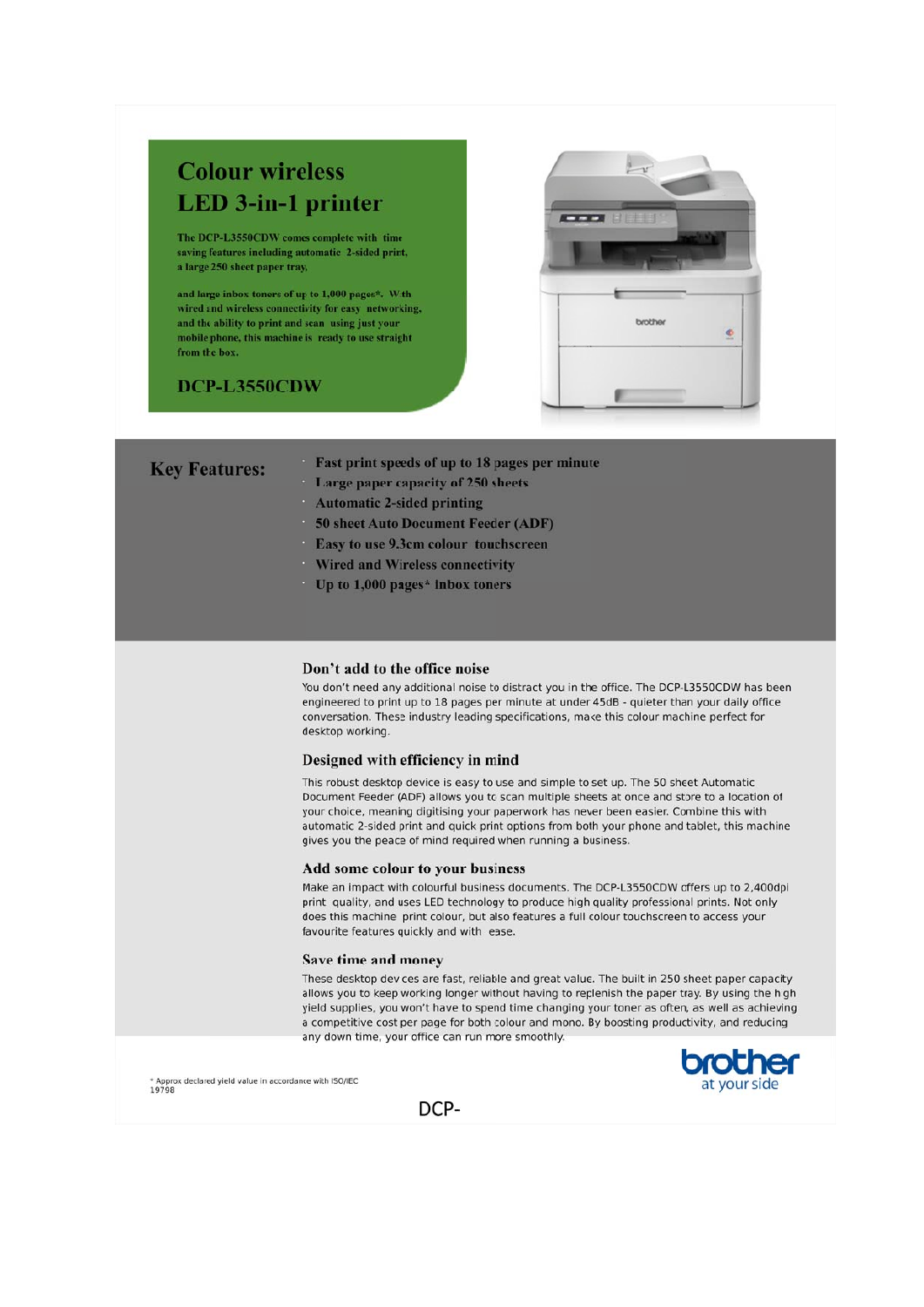| <b>General</b>                                                                                                                                                                                                                                                                     | <b>Technology</b><br>Electrophotograp<br>hic LED<br><b>Processor</b><br>Cortex-A9 800MHz<br>Sub: ARM946<br>133MHz                                                                                                                                                                                                                                                              | <b>Wired Network</b><br>10Base-T/100Base-<br>TX<br><b>Wireless Network</b><br>IEEE 802.11b/g/n<br><b>Control Panel</b><br>9.3cm Colour<br>Touchscreen                                                                                                                                                                                                                                                                               | <b>Memory</b><br>512MB<br><b>Local Interface</b><br>Hi-Speed USB 2.0<br><b>Mobile Print</b><br>Print from your mobile<br>devices to your Brother                                                                                                                                                                                                                                                          |
|------------------------------------------------------------------------------------------------------------------------------------------------------------------------------------------------------------------------------------------------------------------------------------|--------------------------------------------------------------------------------------------------------------------------------------------------------------------------------------------------------------------------------------------------------------------------------------------------------------------------------------------------------------------------------|-------------------------------------------------------------------------------------------------------------------------------------------------------------------------------------------------------------------------------------------------------------------------------------------------------------------------------------------------------------------------------------------------------------------------------------|-----------------------------------------------------------------------------------------------------------------------------------------------------------------------------------------------------------------------------------------------------------------------------------------------------------------------------------------------------------------------------------------------------------|
| Print                                                                                                                                                                                                                                                                              | Print Speed (A4)<br>Up to 18PPM<br>(Pages per<br>minute) Colour<br>& Mono<br>Print Speed 2-Sided (A4)<br>Up to 6 Sides per<br>minute Colour & Mono<br>Print on to both sides of<br>the paper<br>Automatically<br><b>Resolution</b><br>2,400 dpi (600 x 2400)                                                                                                                   | <b>Quiet Mode</b><br>A mode to reduce the<br>printing noise by<br>reducing the print speed<br>to 12ppm<br><b>FPOT (First Print Out Time)</b><br>Less than 15.5 seconds<br>from ready mode<br><b>Warm Up Time</b><br>Less than 28 seconds<br>from sleep mode<br><b>Print Languages</b><br>PCL6, BR-Script3<br>PDF Version 1.7,<br>XPS Version 1.0                                                                                    | printer<br><b>Embedded Fonts (PCL)</b><br>73 scalable fonts.<br>12 bitmap fonts<br><b>Embedded Fonts (Postscript)</b><br>66 scalable fonts<br><b>Embedded Barcodes (PCL)</b><br>*Code39, Interleaved 2<br>of 5, FIM (US-PostNet),<br>Post Net (US-PostNet),<br>EAN-8,<br>EAN-13, UPC-A, UPC-E,<br>Codabar, ISBN<br>(EAN), ISBN (UPC-E),<br>Code128<br>(set A, set B, set C),<br>EAN128 (set A, set B, set |
| <b>Printer Functions</b>                                                                                                                                                                                                                                                           | <b>N-up Printing3</b><br>Reduce up to $2, 4, 9$ ,<br>16 or 25 A4 pages<br>into just<br>one A4<br>page<br>(Mac, up to 2, 4, 6,<br>9, or 16)<br><b>Poster Printing4</b><br>Enlarge 1 A4 page into a<br>poster using 4, 9, 16 or 25<br>A4 pages<br><b>Watermark Printing4</b><br>Watermark your<br>documents with<br>predefined text or with<br>your own user-defined<br>messanes | <b>ID</b> Printing4<br>Add identification to your<br>printed documents (date &<br>time, short custom<br>message or<br>PC username)<br><b>Manual 2-Sided Print4</b><br>Manual 2-sided printing<br>(recommended for<br>media not<br>supported by automatic 2-<br>Configurable Shortcuts<br>Speare Print 2 18<br>personaliased shortcuts<br>for a quick and easy<br>access to your regularly<br>print, copy, scan and fax<br>functions | C), Code93,<br><b>BSAR014hamASI</b><br>Print documents in A5<br>booklet format using<br>automatic or manual 2-<br>sided print<br><b>Print Profiles3</b><br>Store your favourite<br>driver settings as<br>profiles to easily recall<br>them<br><b>Print Text In Black4</b><br>Converts all text in<br>vour documents to<br>black when printed                                                              |
| <b>Printer Drivers</b>                                                                                                                                                                                                                                                             | Windows®<br>Windows <sup>®</sup> 10<br>(32 & 64 bit<br>editions)<br>Windows® 8<br>(32 & 64 bit)<br>editions)<br>Windows <sup>®</sup> 7<br>(32 & 64 bit)<br>editions)<br>Windows <sup>®</sup> Server<br>2016<br>(32 & 64 bit)<br>editions) $*$<br>Windows® Server                                                                                                               | <b>Macintosh5</b><br>macOS v10.11.6,<br>10.12.x, 10.13.x<br>Linux <sub>5</sub><br>CUPS, LPD/LPRng<br>$(32 \& 64 \text{ bit editions})$<br>printing only                                                                                                                                                                                                                                                                             | <b>PostScript Universal Printer</b><br><b>Driver5</b><br>Driver for Windows®<br>that enables you to<br>print to any network or<br>locally-connected<br>Brother laser printer<br>that supports PostScript<br><b>PCL Driver5</b><br>Generic PCL XL driver<br>* Windows® Server supports network                                                                                                             |
| 1 Approx declared yield value in accordance ming AQ/HEC<br>19798. 2 Calculated with 80g/m <sup>2</sup> paper.<br>3 Windows® & Mac®<br>only. 4 Windows®<br>only.<br>5 Optional download.<br>your print requirements.<br>7 Requires Brother<br>Software.<br>8 Must be web connected. | 2012, 2012R2 &<br>Windows® Server<br>2008<br>(32 & 64 bit)<br>6 Maximum number of printed pages per neglitions of used to compare designed durability between like<br>Brother products. For maximum printer life, it is best to choose a printer with a duty cycle that far exceeds                                                                                            |                                                                                                                                                                                                                                                                                                                                                                                                                                     | All specifications correct at the<br>time of printing and are subject<br>to change.<br>Brother is a registered trademark of<br>Brother Industries Ltd. Brand product<br>names are registered trademarks or<br>trademarks of their respective<br>companies.                                                                                                                                                |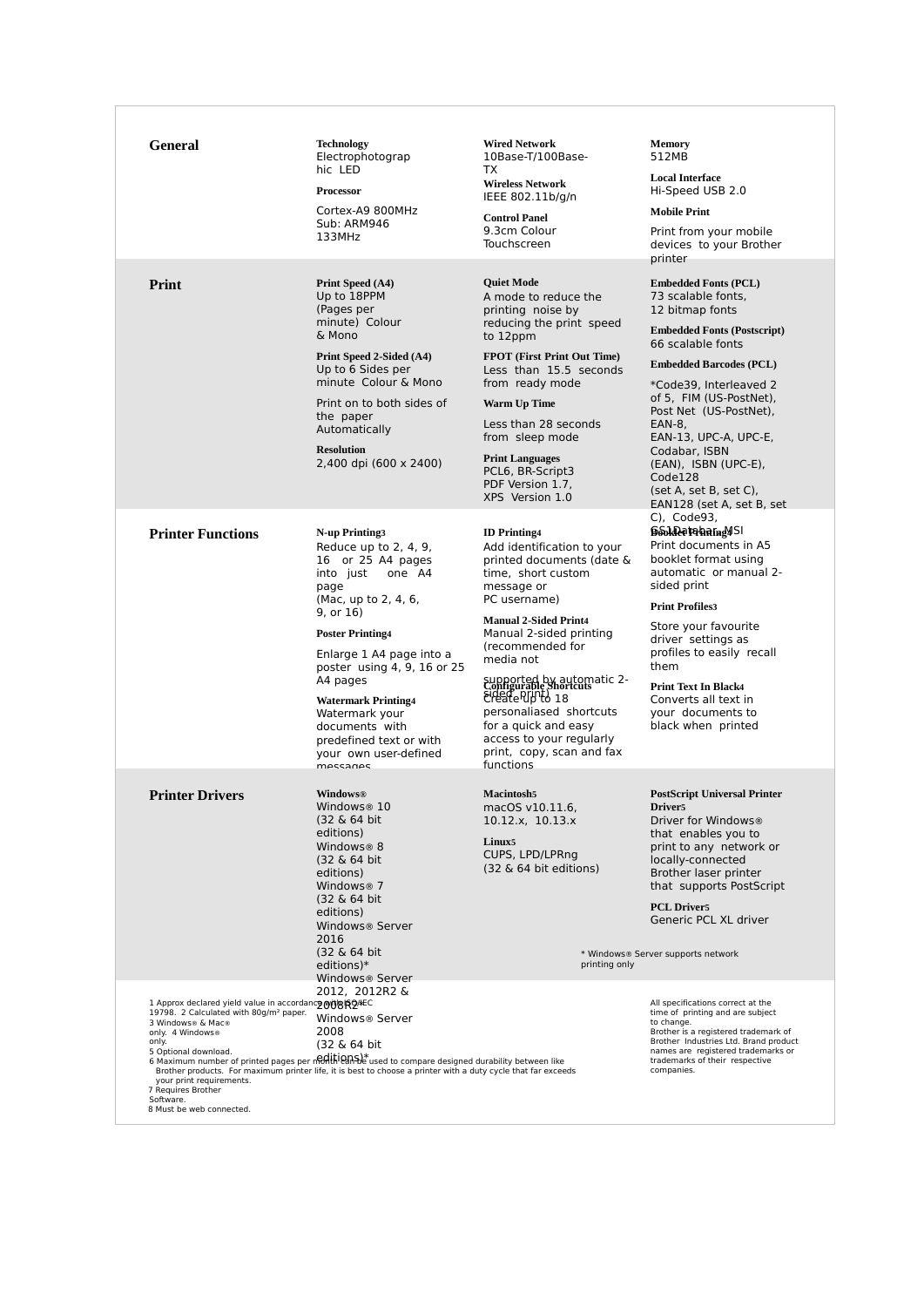| <b>Paper Handling</b>                                                                                                                                   | <b>Paper Input</b><br>Standard Tray - 250<br>sheets Manual feed<br>slot - 1 sheet                                                                                                                                    | <b>Media Sizes Standard Tray</b><br>A4, Letter, A5, A5 (Long<br>Edge), A6, Executive<br>Media Type & Weights ADF                                         |
|---------------------------------------------------------------------------------------------------------------------------------------------------------|----------------------------------------------------------------------------------------------------------------------------------------------------------------------------------------------------------------------|----------------------------------------------------------------------------------------------------------------------------------------------------------|
|                                                                                                                                                         | <b>Automatic Document</b><br>Feeder (ADF) - 50<br>Sheets                                                                                                                                                             | Plain & Recycled paper<br>(between 60 - 105g/m2)                                                                                                         |
|                                                                                                                                                         | <b>Paper Output</b><br>150 sheets Face                                                                                                                                                                               | <b>Media Sizes ADF</b><br>Width 105 to 218 mm,<br>Length 148 to 357.6 mm                                                                                 |
|                                                                                                                                                         | Down (80g/m2)<br>1 sheet face-up<br>(straight paper                                                                                                                                                                  | Media Type & Weights<br>2-Sided Print                                                                                                                    |
|                                                                                                                                                         | path)<br>Media Type & Weights<br><b>Standard Tray</b>                                                                                                                                                                | Plain & Recycled<br>paper (between 60<br>- 163g/m2)                                                                                                      |
|                                                                                                                                                         | Plain & Recycled<br>paper (between 60                                                                                                                                                                                | <b>Media Sizes 2-Sided</b><br>Print<br>A4                                                                                                                |
|                                                                                                                                                         | - 163g/m2)                                                                                                                                                                                                           |                                                                                                                                                          |
| <b>Mobile and Web</b><br>Connectivity                                                                                                                   | <b>Brother iPrint&amp;Scan</b><br>(Android)<br>Print from, scan to, send<br>faxes, preview received<br>faxes, preview copies and<br>check the machine status<br>from an Android device                               | <b>Brother Print&amp;Scan</b><br>(Windows® $8,10 \& RT$ )<br>Print from and scan to a<br>Windows® 8,10 or<br>Windows RT Tablet<br>Google Cloud Print 2.0 |
|                                                                                                                                                         | <b>Brother iPrint&amp;Scan</b><br>(iPad / iPhone / iPod)                                                                                                                                                             | Print most common file<br>types from any Google<br>Cloud Print enabled                                                                                   |
|                                                                                                                                                         | Print from, scan to, send                                                                                                                                                                                            | application                                                                                                                                              |
|                                                                                                                                                         | faxes, preview received<br>faxes, preview copies and                                                                                                                                                                 | <b>Apple AirPrint</b>                                                                                                                                    |
|                                                                                                                                                         | check the machine status<br>from an iPad / iPhone /<br>iPod Touch                                                                                                                                                    | Print from and scan to<br>common file<br>most<br>types from any AirPrint<br>enabled application                                                          |
|                                                                                                                                                         | <b>Brother iPrint&amp;Scan</b><br>(Windows® Phone)                                                                                                                                                                   | <b>Brother Print Service Plugin</b><br>Print from Android devices                                                                                        |
|                                                                                                                                                         | Print from and scan to a<br>smart phone running the                                                                                                                                                                  | without a dedicated App                                                                                                                                  |
|                                                                                                                                                         | Windows® Phone<br>Operating System                                                                                                                                                                                   |                                                                                                                                                          |
| Copy                                                                                                                                                    | Print Speed (A4)<br>Up to 18CPM                                                                                                                                                                                      | <b>Enlargement/Reduction</b><br>Ratio                                                                                                                    |
|                                                                                                                                                         | (Copy per                                                                                                                                                                                                            | Reduce<br>Increase<br>or                                                                                                                                 |
|                                                                                                                                                         | minute)<br>Colour & Mono                                                                                                                                                                                             | document sizes from 25%<br>400%<br>$1\%$<br>to<br>in                                                                                                     |
|                                                                                                                                                         | FCOT (First Copy Time Out)                                                                                                                                                                                           | increments                                                                                                                                               |
|                                                                                                                                                         | Less than 17.5 seconds<br>from ready mode Colour                                                                                                                                                                     | N in 1 Copying                                                                                                                                           |
|                                                                                                                                                         | & Mono                                                                                                                                                                                                               | Allows the user to<br>compress 2 or 4 pages                                                                                                              |
|                                                                                                                                                         | <b>Resolution</b><br>Up to $600 \times 600$ dpi                                                                                                                                                                      | on to a single A4 sheet                                                                                                                                  |
|                                                                                                                                                         | Multi-Copying/Stack/Sort                                                                                                                                                                                             | 2in1 ID Copying                                                                                                                                          |
|                                                                                                                                                         | Makes up to 99 copies of<br>each page / Stacks or<br>Sorts                                                                                                                                                           | Allows the user to copy<br>both sides of an ID card<br>to a single A4 sheet                                                                              |
|                                                                                                                                                         |                                                                                                                                                                                                                      |                                                                                                                                                          |
|                                                                                                                                                         |                                                                                                                                                                                                                      |                                                                                                                                                          |
| 1 Approx declared yield value in accordance with ISO/IEC<br>19798. 2 Calculated with 80g/m <sup>2</sup> paper.<br>3 Windows® & Mac®<br>only. 4 Windows® |                                                                                                                                                                                                                      |                                                                                                                                                          |
| only.<br>5 Optional download.                                                                                                                           |                                                                                                                                                                                                                      |                                                                                                                                                          |
| your print requirements.<br>7 Requires Brother                                                                                                          | 6 Maximum number of printed pages per month can be used to compare designed durability between like<br>Brother products. For maximum printer life, it is best to choose a printer with a duty cycle that far exceeds |                                                                                                                                                          |
| Software.<br>8 Must be web connected.                                                                                                                   |                                                                                                                                                                                                                      |                                                                                                                                                          |

**Envelope & Label Printing**  Yes, from the manual feed slot: support for 1

evelope / sheet **Media Type & Weights Manual feed slot** 

Plain,Recycled, Bond, Label,

Envelope paper (between 60 - 163g/m2)

**Media Sizes Manual feed slot** Width 76.2 to 216 mm,

Length 116 to 355.6 mm Envelope; COM-10, DL, C5, Monarch

#### **Mopria**

Print most common file types from Mopria supported Android devices

#### **Brother Apps8**

Print creative center, Scan to Mobile, Scan to Searchable PDF, Enlarge Tex Copy, Fax forward to Cloud/E-mail, Scan to PowerPoint, Scan to Excel, Scan to Word, Easy scan to

#### E-mail

**Web Connect8**

Print from and scan to without using a PC on Box, Dropbox, Evernote, OneDrive, Google DriveTM OneNote **Grey Scale** 256 shades of grey (8 bit)

**Receipt Copying**  Produces clearer copies of receipts

**Enlarge Text Copy8** Makes reading copied documents easier if the size of the text on the original document is small

All specifications correct at the time of printing and are subject to change. Brother is a registered trademark of Brother Industries Ltd. Brand product names are registered trademarks or trademarks of their respective companies.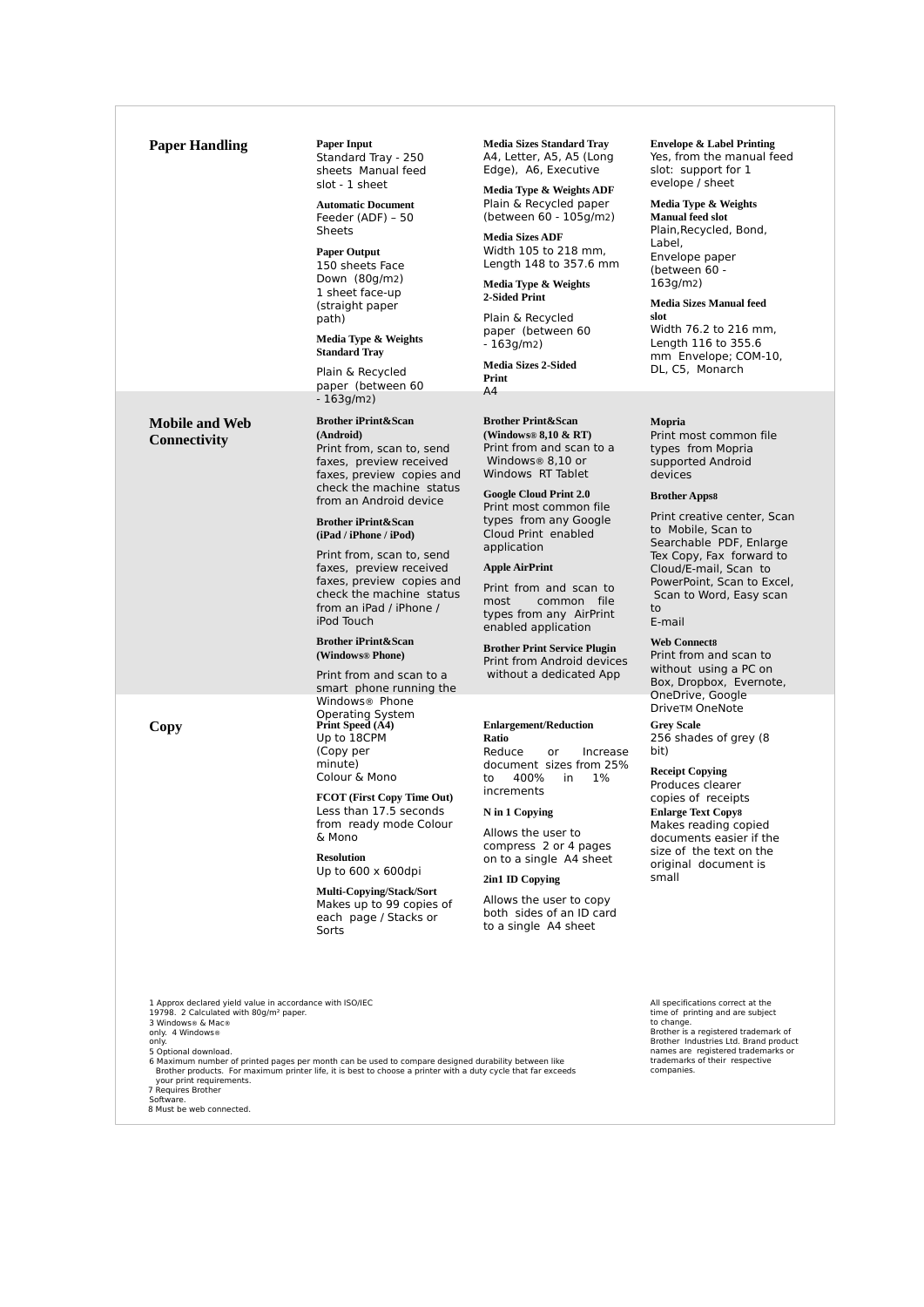| Scan                                                                                                                                                                                                                                                                              | <b>Scanner Type</b><br>CIS (Contact Image<br>Sensor)<br>Colour & Mono Scanning<br>Yes<br><b>Scan Speed Mono</b><br>27 ipm (images per<br>Scimus poded Colour<br>21 ipm (images per<br>minute)                                                                                                                                            | <b>Scan Resolution from</b><br><b>Scanner Glass</b><br>Up to $1,200 \times$<br>2,400dpi<br><b>Interpolated Scan</b><br><b>Resolution</b><br>Up to $19,200 \times$<br>Sear Resolution from ADF<br>Up to $600 \times 600$ dpi                                                                                                    | <b>Colour Depth</b><br>48 bit color Processing<br>(Input) 24 bit color<br>Processing (Output)<br><b>Grey Scale</b><br>16bit color Processing<br>(Input) 8bit color<br>Processing (Output)                                                                                                        |  |
|-----------------------------------------------------------------------------------------------------------------------------------------------------------------------------------------------------------------------------------------------------------------------------------|------------------------------------------------------------------------------------------------------------------------------------------------------------------------------------------------------------------------------------------------------------------------------------------------------------------------------------------|--------------------------------------------------------------------------------------------------------------------------------------------------------------------------------------------------------------------------------------------------------------------------------------------------------------------------------|--------------------------------------------------------------------------------------------------------------------------------------------------------------------------------------------------------------------------------------------------------------------------------------------------|--|
| <b>Scanner Functions</b>                                                                                                                                                                                                                                                          | <b>Scan to E-mail</b><br>Scan and share<br>documents via e-mail<br>server<br><b>Scan to OCR</b><br>Scan documents directly<br>into your word<br>processing application<br>for instant editing<br><b>Scan to Image</b><br>Scan into your preffered<br>image editing software<br><b>Scan to File</b><br>Scan to a file on your<br>computer | <b>Scan to Network Folder</b><br>Scan documents to a<br>nominated folder on<br>your network without<br>using a Windows PC<br><b>Scan to FTP</b><br>Scan documents directly<br>to a FTP server<br><b>Scan Profile3</b><br>Create up to 25 preset<br>network, FTP profiles for<br>an easy way to store<br>multiple scan settings | Scan to SharePoint4&7 Scan<br>documents directly into<br><b>SharePoint</b><br>Scan to Searchable PDF Scan<br>documents to searchable<br><b>PDF</b> files<br><b>Auto Deskew</b><br>Yes<br><b>Base Colour Removal</b><br>Yes<br><b>ID</b> Scan<br>Yes<br>1 to 2 Scan<br>Yes                        |  |
| <b>Scanner Drivers</b>                                                                                                                                                                                                                                                            | <b>Windows®</b><br><b>TWAIN &amp; WIA</b><br>Windows <sup>®</sup> 10<br>(32 & 64 bit)<br>editions)<br>Windows <sup>®</sup> 8<br>(32 & 64 bit)<br>editions)<br>Windows <sup>®</sup> 7<br>(32 & 64 bit)                                                                                                                                    | Macintosh5<br><b>TWAIN</b><br>macOS v10.11.6,<br>10.12.x, 10.13.x                                                                                                                                                                                                                                                              | Linux <sub>5</sub><br>SANE (32 & 64 bit)<br>editions)                                                                                                                                                                                                                                            |  |
| <b>Fleet Management</b><br><b>Tools</b>                                                                                                                                                                                                                                           | editions)<br><b>Unattended Installer4</b><br>Ability to centrally<br>deploy and customise<br>our drivers and<br>software<br><b>MSI</b> Installer4<br>Modular installers that<br>can be distributed<br>through Active<br><b>Directory</b> <sup>®</sup>                                                                                    | <b>BRAdmin Light4&amp;5</b><br>LAN/WAN<br>management<br>software<br><b>Embedded Web Server Web</b><br>based print management<br>software embedded onto<br>the device                                                                                                                                                           | <b>Driver Deployment Wizard4 &amp;5</b><br>Easily create print drivers<br>for hassle free<br>deployment over your<br>network<br><b>PrintSmart Cost Control</b><br>Monitor and control<br>printing costs for all<br>Brother and 3rd party<br>devices<br>For more information<br>on PrintSmart     |  |
| 1 Approx declared yield value in accordance with ISO/IEC<br>19798. 2 Calculated with 80g/m <sup>2</sup> paper.<br>3 Windows® & Mac®<br>only. 4 Windows®<br>only.<br>s Optional download.<br>your print requirements.<br>Requires Brother<br>Software.<br>» Must be web connected. | Maximum number of printed pages per month can be used to compare designed durability between like<br>Brother products. For maximum printer life, it is best to choose a printer with a duty cycle that far exceeds                                                                                                                       |                                                                                                                                                                                                                                                                                                                                | Solutions visit:<br>www.brother.eu<br>All specifications correct at the<br>time of printing and are subject<br>to change.<br>Brother is a registered trademark of<br>Brother Industries Ltd. Brand product<br>names are registered trademarks or<br>trademarks of their respective<br>companies. |  |
| DCP-                                                                                                                                                                                                                                                                              |                                                                                                                                                                                                                                                                                                                                          |                                                                                                                                                                                                                                                                                                                                |                                                                                                                                                                                                                                                                                                  |  |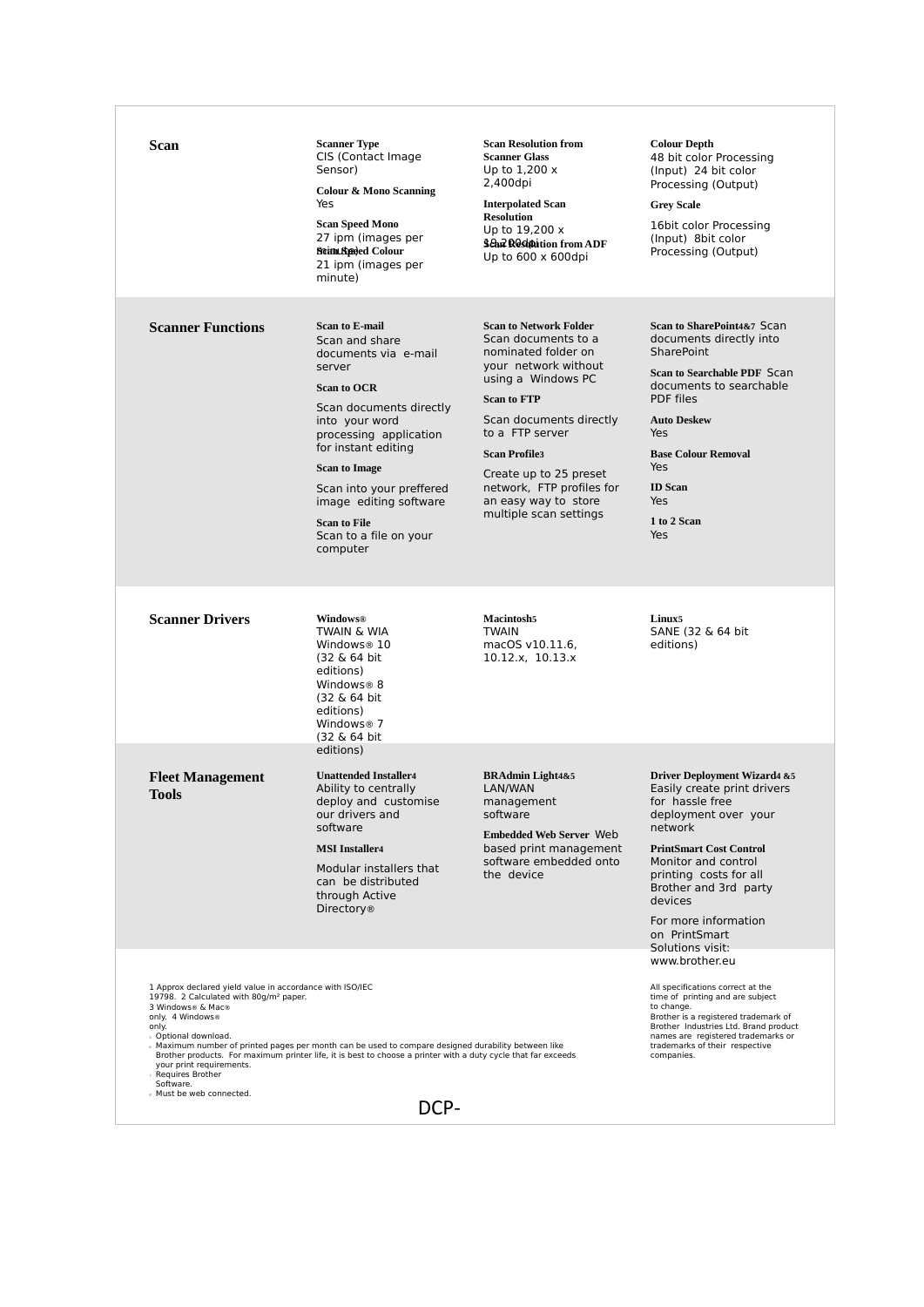| Software                                                                                                                                                                                                                                                                              | <b>Brother iPrint&amp;Scan</b><br>(Windows & Mac)5<br>Print from, scan to, send<br>faxes, preview received<br>faxes, preview copies and<br>check the machine status<br>from windows or macOS<br>РC                                                                                                                                                                                                                                                                                                                                                                                                                                                                                                                                                 | <b>Nuance® PaperPort 14 SE5</b><br>Document management<br>& sharing program                                                                                                                                                                                                                                                                                                                                                                                                                                                                                                                                                                                                                                                                                                      |                                                                                                                                                                                                                                                                                                                                                                                                                                                                                                                                                                                                                                                                                                                                                                               |
|---------------------------------------------------------------------------------------------------------------------------------------------------------------------------------------------------------------------------------------------------------------------------------------|----------------------------------------------------------------------------------------------------------------------------------------------------------------------------------------------------------------------------------------------------------------------------------------------------------------------------------------------------------------------------------------------------------------------------------------------------------------------------------------------------------------------------------------------------------------------------------------------------------------------------------------------------------------------------------------------------------------------------------------------------|----------------------------------------------------------------------------------------------------------------------------------------------------------------------------------------------------------------------------------------------------------------------------------------------------------------------------------------------------------------------------------------------------------------------------------------------------------------------------------------------------------------------------------------------------------------------------------------------------------------------------------------------------------------------------------------------------------------------------------------------------------------------------------|-------------------------------------------------------------------------------------------------------------------------------------------------------------------------------------------------------------------------------------------------------------------------------------------------------------------------------------------------------------------------------------------------------------------------------------------------------------------------------------------------------------------------------------------------------------------------------------------------------------------------------------------------------------------------------------------------------------------------------------------------------------------------------|
| <b>Network and Security</b>                                                                                                                                                                                                                                                           | <b>Wired Network</b><br>10Base-T/100Base-TX<br><b>Wired Network Security</b><br>APOP, POP before SMTP,<br>SMTP-AUTH, SSL/TLS (IPPS,<br>HTTPS, SMTP, POP), SNMP<br>v3 802.1x (EAP-MD5, EAP-<br>FAST, PEAP, EAP-TLS, EAP-<br>TTLS),<br>Kerberos<br><b>Wireless Network</b><br>IEEE 802.11b/g/n<br>(Infrastructure)<br>Mode)<br>IEEE 802.11g/n<br>(Wi-Fi Direct)<br><b>Wireless Network Security</b><br>WEP 64/128 bit, WPA-PSK<br>(TKIP/AES), WPA2-PSK<br>(AES)<br>*Wi-Fi Direct supports<br>WPA2-PSK (AES)<br>only.APOP,<br>POP before SMTP,<br>SMTP-AUTH, SSL/TLS (IPPS,<br>HTTPS, SMTP, POP), SNMP<br>v3 802.1x (LEAP, EAP-<br>FAST, PEAP, EAP-TLS, EAP-<br>TTLS),<br>Kerberos<br><b>Wireless Setup Support</b><br>Wi-Fi Protected Setup<br>(WPS) | Wi-Fi DirectTM<br>Print wirelessly without<br>having to go through a<br>wireless access point<br>(both automatic and<br>manual methods<br>supported)<br>IPv4<br>ARP, RARP, BOOTP, DHCP,<br>APIPA(Auto IP),<br>WINS/NetBIOS<br>name resolution, DNS<br>Resolv- er, mDNS, LLMNR<br>responder, LPR/LPD,<br>Custom Raw Port/<br>Port9100, SMTP Client,<br>IPP/ IPPS, FTP Client and<br>Server, CIFS Client,<br><b>TELNET Server,</b><br>$SNMPv1/v2c/v3$ ,<br>HTTP/HTTPS<br>server, TFTP client and<br>server, ICMP, Web<br>Services (Print/ Scan),<br><b>SNTP Client</b><br>IP <sub>v</sub> 6<br>NDP, RA, DNS resolver,<br>mDNS, LLMNR responder,<br>LPR/LPD, Custom Raw<br>Port/Port9100, IPP/IPPS,<br><b>SMTP Client, FTP</b><br>Client and Server, CIFS<br>Client, TELNET Server, | <b>IP</b> Filter<br>Restrict which network<br>users can or cannot<br>access the device over<br>the network (IPv4 only)<br><b>E-mail Notifications</b><br>Automatically have the<br>device send e-mail<br>alerts when it requires<br>attention, such as when<br>the toner is low or<br>needs replacing<br><b>E-mail Reports</b><br>Receive usage reports<br>on a regular basis via<br>e-mail<br><b>Setting Lock</b><br>Secures access to the<br>devices control panel by<br>locking it<br><b>Secure Function Lock 3.0</b><br>Restrict access to<br>individual or groups of<br>users over a network. Can<br>be used with PC<br>User Login Names for<br>up to 100 users<br><b>Secure Print</b><br>Protect print jobs with a 4<br>digit release code<br>required at the device in |
| <b>Supplies and</b><br><b>Accessories</b><br>1 Approx declared yield value in accordance with ISO/IEC<br>19798. 2 Calculated with 80g/m <sup>2</sup> paper.<br>3 Windows® & Mac®<br>only. 4 Windows®<br>only.<br>s Optional download.<br>your print requirements.<br>Requires Brother | <b>Wireless Applications</b><br><b>Vertical Pairing</b><br><b>Inbox Toner</b><br>$1,000$ pages<br>C/M/Y/BK<br><b>Standard Yield Toner</b><br>1,000<br>Pages<br>C/M/Y/BK (TN-243)<br>Maximum number of printed pages per month can be used to compare designed durability between like<br>Brother products. For maximum printer life, it is best to choose a printer with a duty cycle that far exceeds                                                                                                                                                                                                                                                                                                                                             | SNMP $v1/v2c/v3$ ,<br>HTTP/HTTPS server, TFTP<br>client and server, ICMPv6,<br><b>SNTP Client, Web Services</b><br><b>Hish Yield Toner</b><br>3,000 Pages BK<br>2,300 Pages<br>C/M/Y (TN-247)<br>Drum Unit (DR-<br>243CL)<br>18,000<br>Pages (1<br>page / job)                                                                                                                                                                                                                                                                                                                                                                                                                                                                                                                   | order for them to<br>be printed<br>Belt Unit (BU-223CL)<br>50,000<br>Approx.<br>$(2)$ page /<br>pages<br>job)<br><b>Waste Toner Box (WT-</b><br>223CL)<br>Approx.<br>50,000<br>pages<br>$(5$ page /<br>job)<br>All specifications correct at the<br>time of printing and are subject<br>to change.<br>Brother is a registered trademark of<br>Brother Industries Ltd. Brand product<br>names are registered trademarks or<br>trademarks of their respective<br>companies.                                                                                                                                                                                                                                                                                                     |

DCP-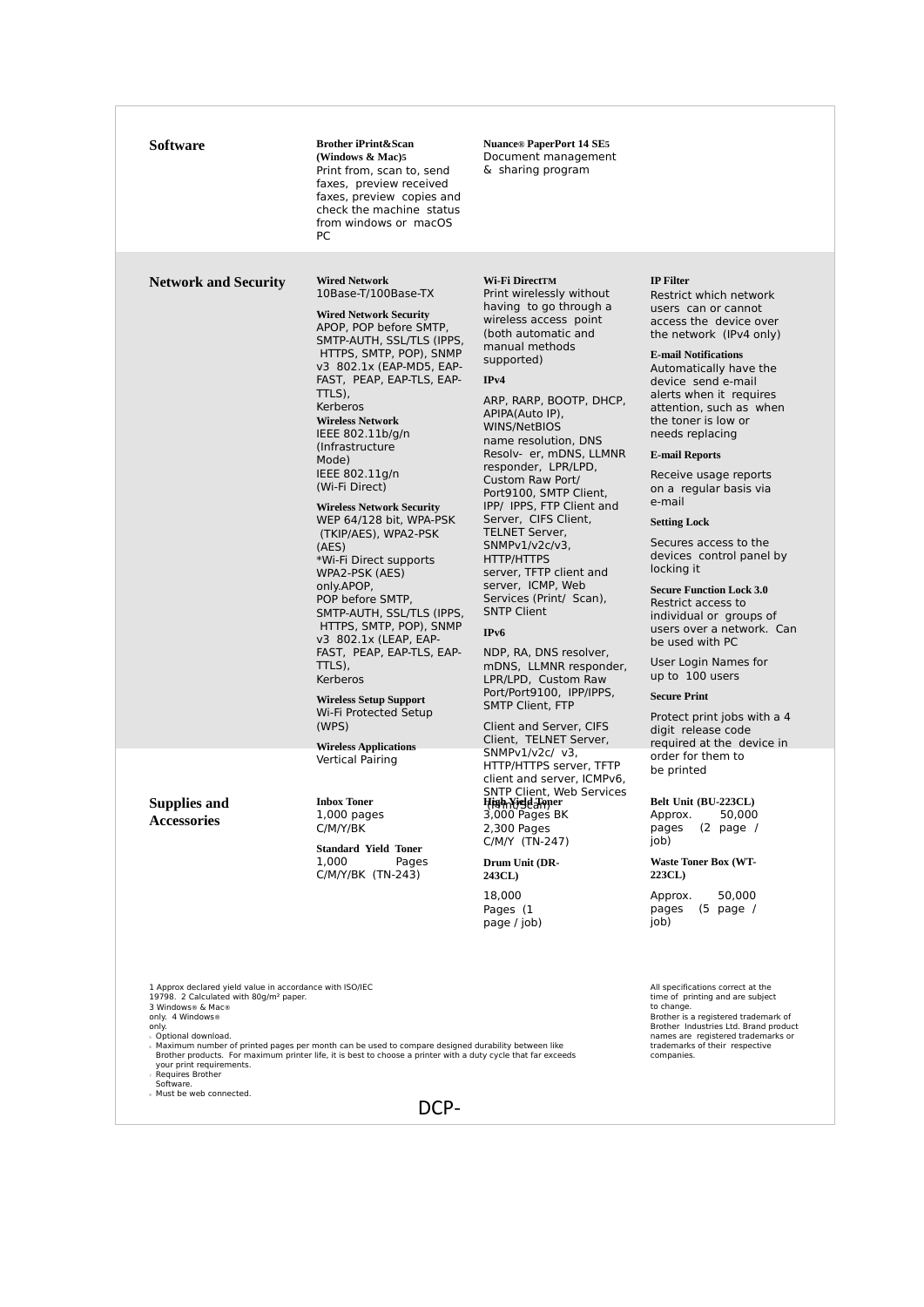| <b>Dimensions</b> and<br>Weights | <b>Without Carton (WxDxH)</b><br>410 x 475 x 414 mm<br>$-23.2kg$                                                                                                                                                                                                                                                                                                                                                                          | With Carton (WxDxH)<br>589 x 523 x 568 mm -<br>27.4kg                                                                                                                                                                   |                                                                       |
|----------------------------------|-------------------------------------------------------------------------------------------------------------------------------------------------------------------------------------------------------------------------------------------------------------------------------------------------------------------------------------------------------------------------------------------------------------------------------------------|-------------------------------------------------------------------------------------------------------------------------------------------------------------------------------------------------------------------------|-----------------------------------------------------------------------|
| <b>Duty Cycles</b>               | <b>Recommended Monthly</b><br>300 to 1,500 pages<br>monthly print volume                                                                                                                                                                                                                                                                                                                                                                  | <b>Maximum Monthly6</b><br>Up to 30,000 pages<br>monthly print volume                                                                                                                                                   |                                                                       |
| <b>Environment</b>               | <b>Power Consumption Printing</b><br>- 400W, Ready - 80W,<br>Quiet Mode - 280W,<br>Sleep - 9.7W,<br>Deep Sleep - 1.2W, Off -<br>0.04W<br><b>TEC Value</b><br>0.9 kWh/Week<br><b>Sound Pressure Level</b><br>Printing - 45dB(A),<br>Ready - 33dB(A),<br>Quiet Mode -<br>Sodd@(Adwer<br>Printing - 5.92B(A)<br>Mono / 5.86B(A)<br>Colour<br>Ready - 4.67B(A),<br>Quiet Mode - 5.71B(A)<br>Mono / 5.73B(A) Colour,<br>Deep Sleep - Inaudible | <b>Power Saving</b><br>This enables the printer to<br>consume less energy<br>when not in use<br><b>Toner Saving</b><br>This reduces the toner<br>and helps to<br>usage<br>reduce the total cost of<br>printer ownership | <b>Energy Star</b><br>Yes<br><b>GS Mark</b><br>Yes<br>Eco Mode<br>Yes |
|                                  | DCP-                                                                                                                                                                                                                                                                                                                                                                                                                                      |                                                                                                                                                                                                                         |                                                                       |
|                                  |                                                                                                                                                                                                                                                                                                                                                                                                                                           |                                                                                                                                                                                                                         |                                                                       |